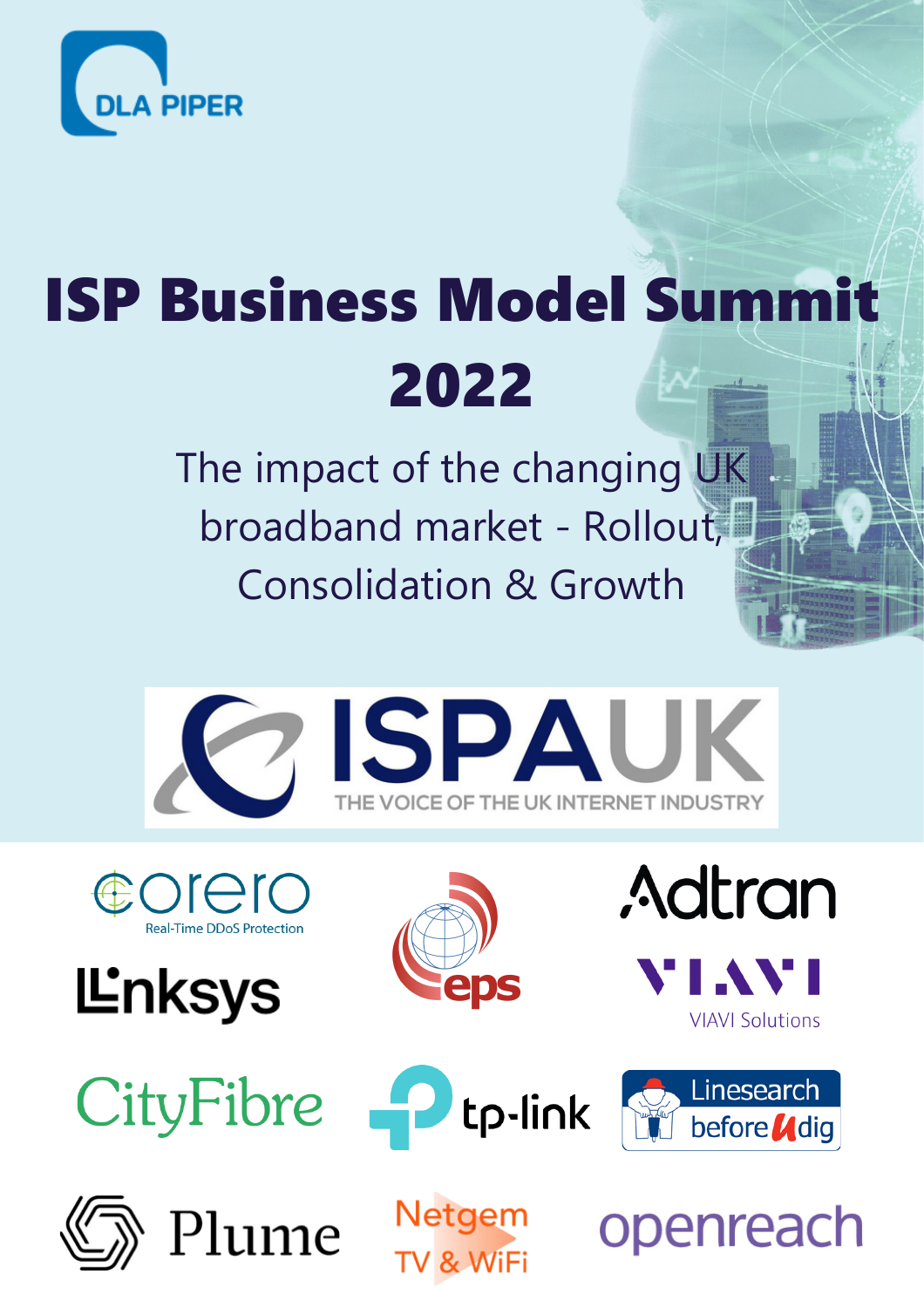**After two years holding webinars, we are very pleased to welcome you to our in-person ISP Business Model Summit.**

**Expanding on our core policy focus, we have also been developing a more business focused approach through our events to encourage members to share best practice on business challenges and allows partners to demonstrate where they can bring valuable support.**

**With hundreds of different altnets attracting massive investment and racing to roll-out their own FTTP services in the UK, the broadband market is more vibrant than ever and hopefully on track to reach nationwide gigabit-capable coverage by 2030. ISPA will explore the impact of this maturing market through the following key four themes:**

**- Consolidation: What does it mean for the different players and how can you better prepare for it?** 

**- Innovation: How can network innovation make you stand out and ensure you meet your customers' expectations?**

**- Deployment: How to develop a joined-up approach, avoid overbuild and provide reliable connectivity access to both urban and rural areas? - Protection: How to mitigate the cyber, quality and damage risks associated to your bigger networks?**

**We are pleased that you have chosen to attend the event, and would like to extend thanks to all those sponsors who have supported the summit, bring minds from across the ISP sector to come together.**

**We ask you to please use the #ISPBusinessSummit2022 and tag @ISPATeam or @ISPAUK in any social media posts about the summit.**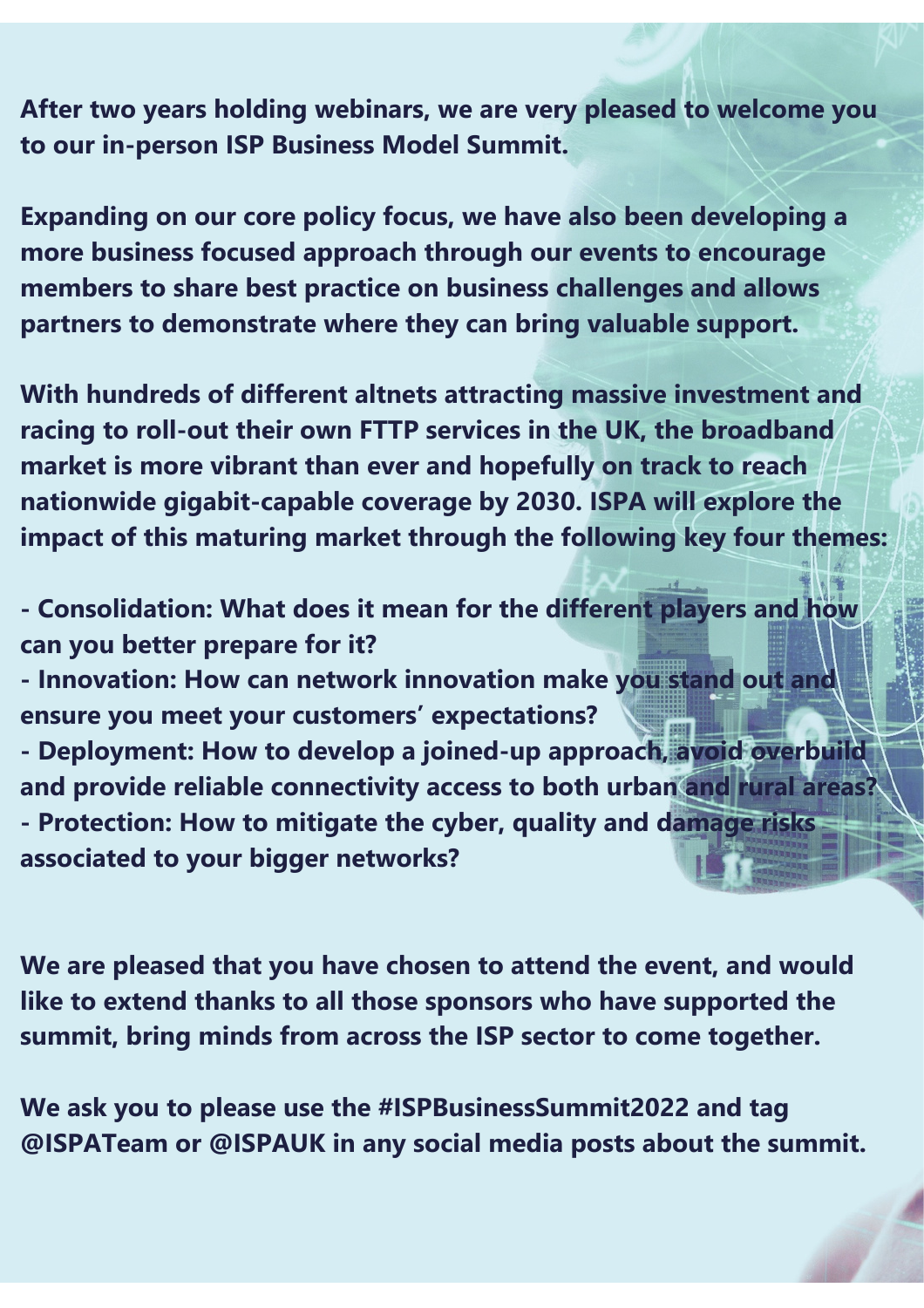# ISP Business Model Summit 2022 - Agenda

#### **PANEL – What impact will consolidation have on the market?**

**10.35am - 11.25am**

**Panellists: Matthew Hare, Founder and Chief Executive, Zzoomm Shan Eisenberg, CCO, Netgem TV & WiFi Steve Leighton, CEO, Voneus Charles Cameron, Partner, Cameron Barney**

**Chair: Oliver Johnson, CEO, Point Topic**

#### **PARTNER INSIGHTS - New WiFi for the new normal**

**11.25am - 11.45am**

#### **Rob Atherton, Chief Business officer, Linksys Europe**

**Networking Break 11.45am - 12.15pm**

### **FIRESIDE CHAT - Unlocking the value of connected homes with seamless WiFi services in a rapidly evolving market**

**12.15pm - 12.35pm**

**Ian Sampson, Senior Customer Solutions Engineer, Plume Eric Joyce, Business Development Manager, Adtran**